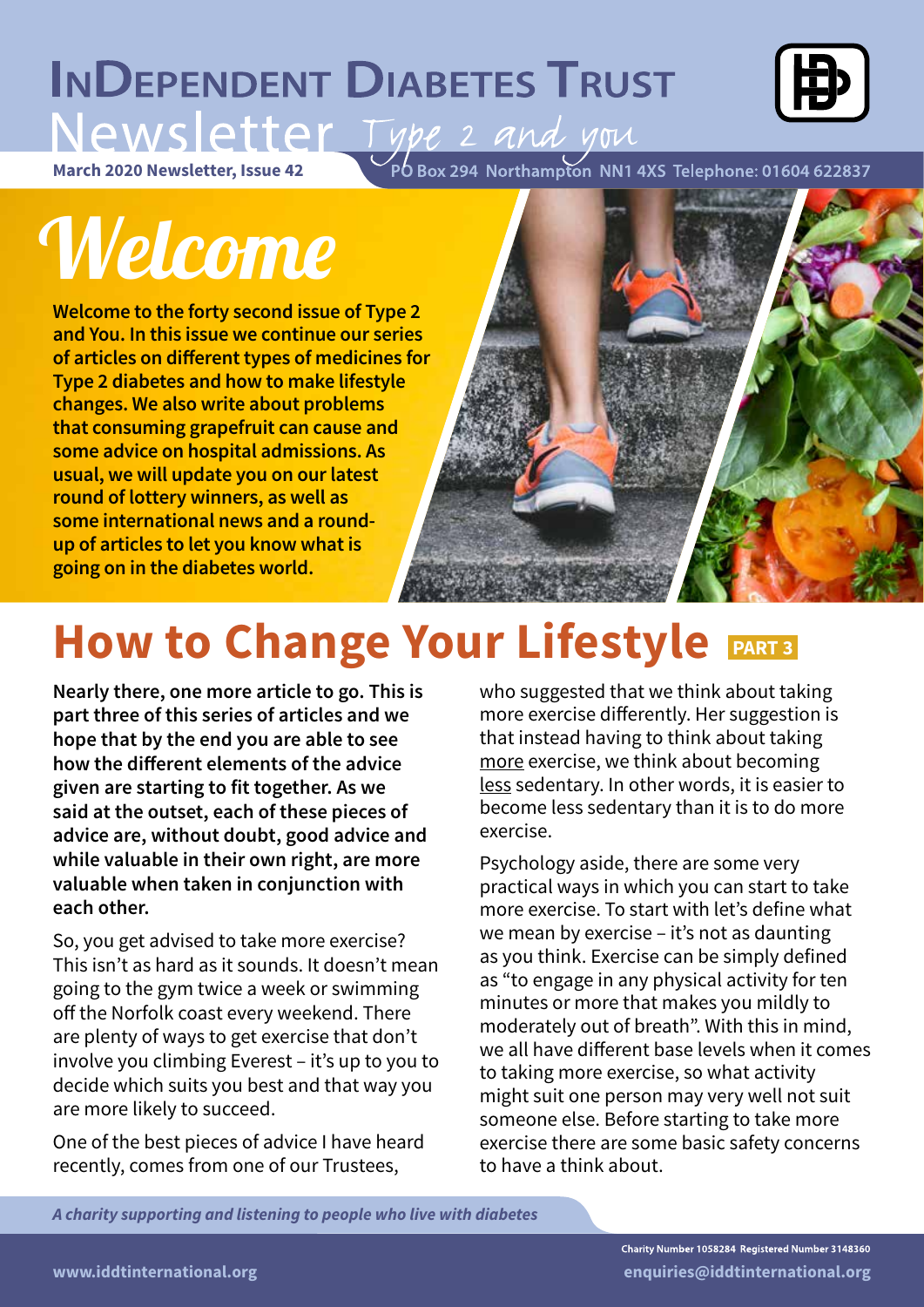#### **EXERCISE AND SAFETY**

- If you have already have a heart condition or other health condition, such as high blood pressure, you should speak to your doctor about what type and how much exercise you should do. There are some heart conditions where exercise is not advisable.
- If you are taking medication for your diabetes, then you should talk to your doctor before starting to take exercise as this may affect your blood sugar levels.
- Always stop exercising if you get any pain, feel dizzy, sick or unwell. If the symptoms don't go away or come back later, seek medical advice.
- It is unsafe to exercise when you have a viral infection, such as a sore throat.
- It is always sensible to gradually build up your physical activity in terms of both the time spent and the intensity. A sudden increase in exercise, especially vigorous exercise can be dangerous, especially in middle aged people.

#### **SOME SUGGESTIONS FOR TAKING MORE EXERCISE.**

Bearing in mind the above safety considerations, there are a whole range of activities that constitute exercise. There are the classic ones that we all know, such as jogging, cycling, walking, going to the gym or simply gardening. These are all well and good and will suit those that are already reasonably fit and able but for those that are not there are other safer and less challenging options. One option could be yoga, which, while not putting excess physical stress on the body, has proven benefits to both physical and mental health. Another option to consider may be hydrotherapy. This does not mean going swimming but rather involves moving around in water in a safe and controlled way that promotes muscle tone, strength and flexibility.

For those of us that may find it difficult to stand or get out of the house a range of "armchair exercises" have been developed that can allow people to exercise safely and comfortably while remaining seated.



If you have difficulty standing or walking it doesn't mean exercise is out of the question. If you want to remain physically active then chair exercises could be just the thing for you. These gentle exercises will help improve your mobility and can help prevent falls. Choose a solid, stable chair without arms, that allows you to sit with your feet flat on the floor and your knees at right angles.

Wear some loose, comfortable clothing and keep some water handy. Build up slowly and aim to gradually increase the number of repetitions of each exercise over time. Try to do the exercises at least twice a week.

There are several different exercises that are recommended, including

- Chest Stretches
- Upper Body Twists
- Hip Marching
- Ankle Stretches
- Arm Raises
- **Neck Rotations**
- **Neck Stretches**

IDDT has produced an expanded article with visual examples of how to complete these exercises. If you would like a copy of this article or you would like more information about exercise ask for our FREE leaflet "Diabetes and Exercise", using the contact details at the end of this newsletter.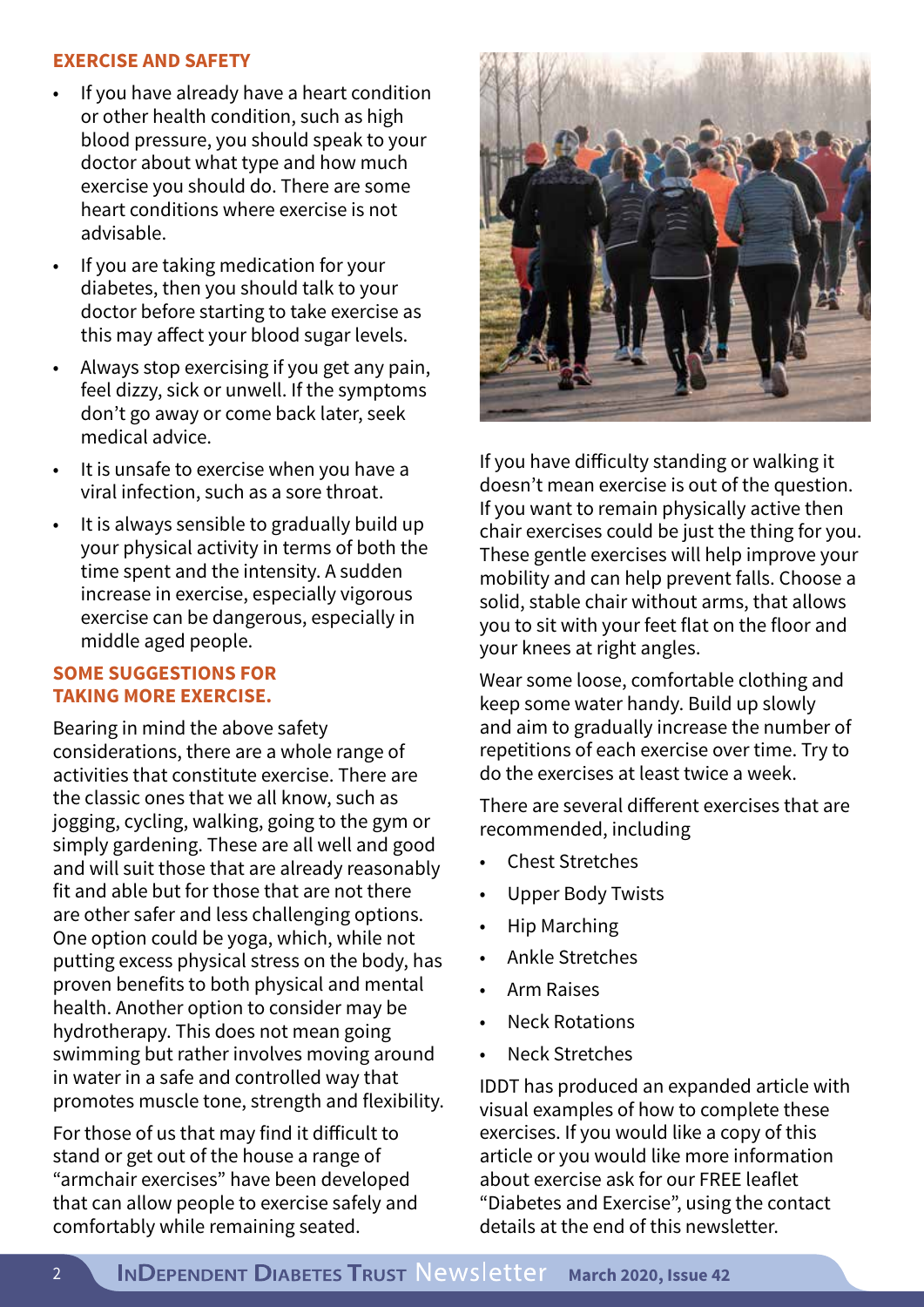# Thanks You

### Christmas cards

We would like to say a huge thank you to all of the people who supported IDDT by buying our products before and during the Festive Season, especially the Christmas cards and books.



An especially big thank you to the 11th Northampton Boys Brigade who all helped to sell our Christmas cards and raised £100 for IDDT.

### Diabetes Diary 2020

For the first time, we published the Diabetes Diary 2020 and we were delighted with the number of people who not only thought this was a good idea, but also bought a Diary and sometimes one for a friend. We still have a few 2020 Diaries left for anyone who wants one. They are only £4.99, so just give us a call on 01604 622837 or go to our website www.iddtinternational.org



### Dream Trust

As regular readers will know, some of our members sponsor children and young people at Dream Trust in India to help with their medical costs and education. We would like to say thank you to all of you who continue to sponsor a child at Dream Trust – last year you raised over £5,865!

Dr Pendsey who runs Dream Trust has sent an interesting story about one of the young people at Dream Trust who is training as an ICU assistant at the Government Medical College in Yawatmal. In addition, his area of interest is catching wild snakes. He hands them over to the Forest Department who then release them into the forest. He usually gets 6 to 8 calls a day to catch snakes in residential areas, here he is with a python!



### Helping Developing Countries

IDDT acts as the UK arm of an organisation called Insulin for Life, collecting unwanted insulin and diabetes supplies and sending them to help people in developing countries. In 2019 we sent out over 4400 pens, vials and cartridges of insulin worth over £38,000, along with over 174,000 items of various diabetes supplies – so a big thank you to all of you who donated items.

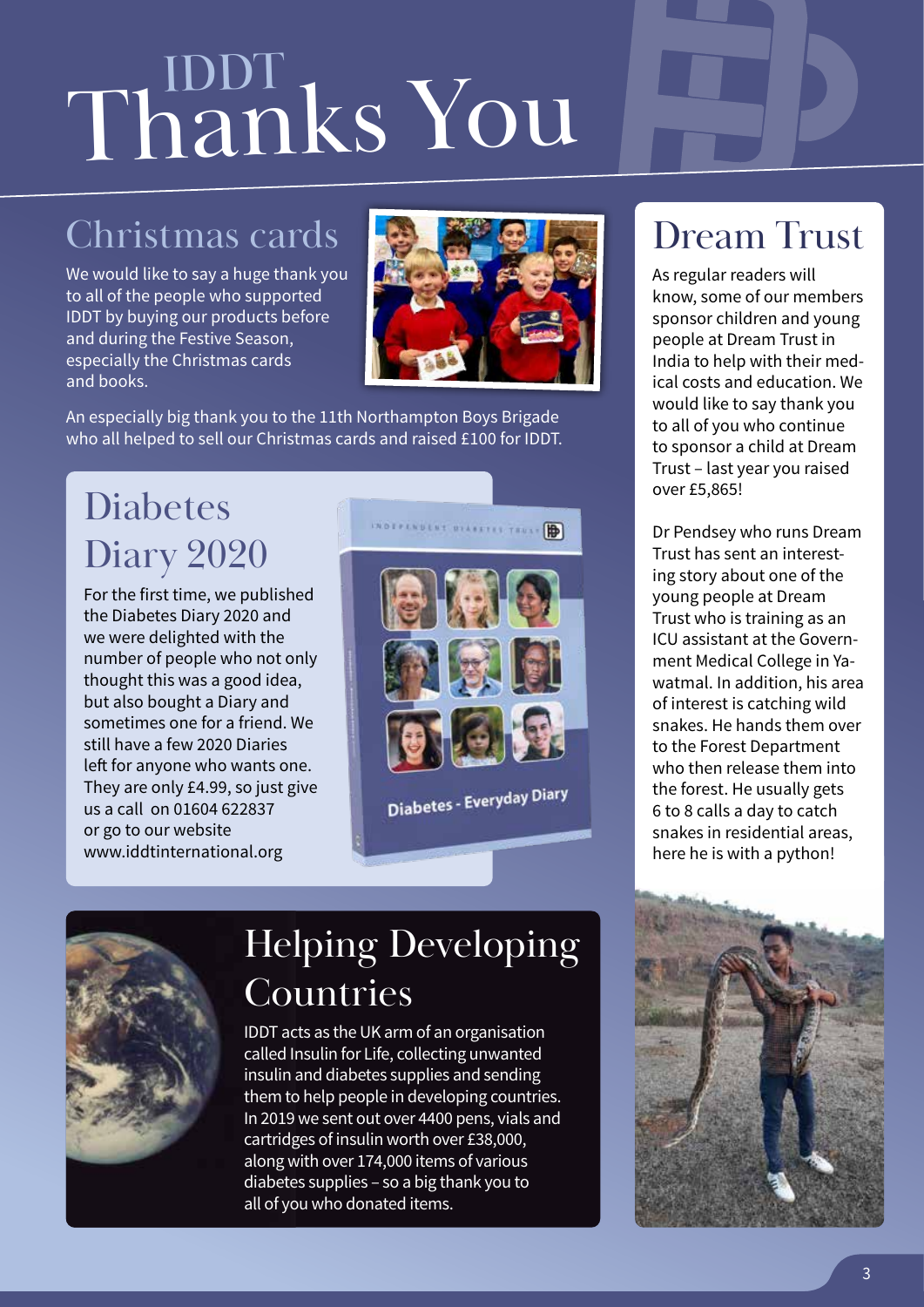### STAYING IN HOSPITAL A Personal Experience

### **Martin Hirst, CEO**

**It's not very often that, thankfully, I write from personal experience when it comes to hospital care. However, over the last few months I have had to be admitted to hospital on several occasions and will need to be admitted a couple of times more. I need to say, at the outset, that none of these admissions are diabetes related.** 

Professionally, I have spent several years supporting clients (the majority without diabetes) through hospital admissions, procedures and discharges but I have never had to spend periods of time in hospital, myself as a patient, and it has really given me something to think about

Just a bit of background before we start, I have needed two new hips for the last three years (another story) and was admitted for the first replacement a couple of months ago. While the operation was, personally, very stressful, never having had major surgery

before, the theatre team were brilliant, very supportive and reassuring. Next thing I knew I was in recovery and back on to the ward, with a sore hip but feeling fine. All went well and I was discharged in the planned three days.

Thankfully, I started feeling much better and relatively pain free. Then, over-ambition took me and resulting in me falling over and fracturing my operated hip. The ambulance crew were brilliant and got me into A&E with plenty of gas and air, x-rayed and onto a ward.

It is from here on that the differences in the nature of care that can be offered by the NHS care became apparent to me. This is not a criticism of the NHS but highlighted to me the different circumstances that surround your admission can affect the care you receive.

My first admission was an elective admission, meaning that I had chosen to undergo the surgery voluntarily and that a full assessment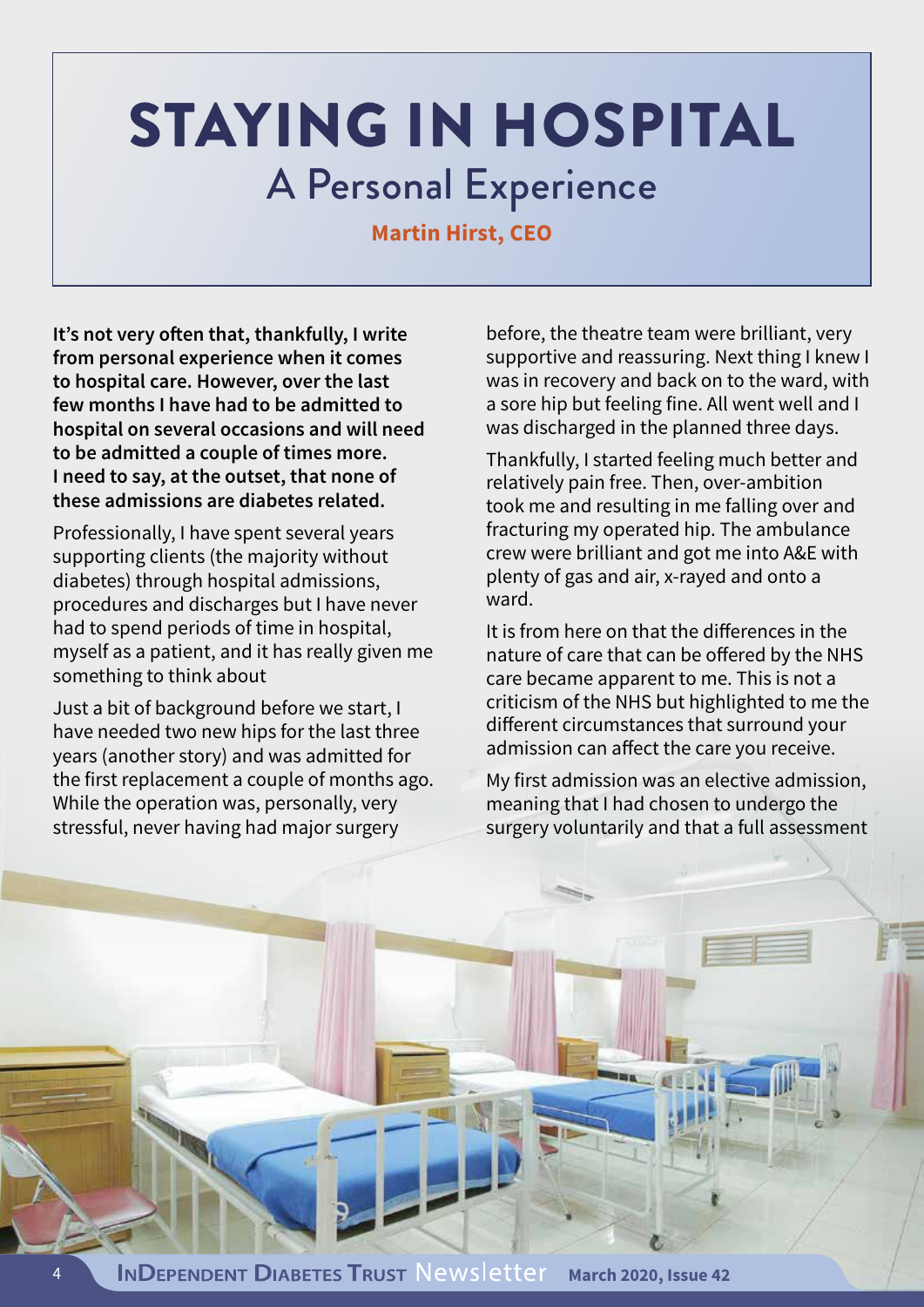of my condition and associated medical needs was be made prior to a planned admission date. My second admission was under emergency circumstance, through A & E. This meant that hospital staff had to make an on-going assessment of my medical needs which they did very well.

Again, I need to say this article is purely a personal experience and the only advice that I can offer is from my own experience and is a mixture of both elective and emergency admissions.

I won't bore you with the details of my admissions but can give you some ideas as to how you, and those around you, can make sure your stay is as positive as possible, both for you and the NHS staff around you, whether your admission is planned or not.

- Try to make sure you have a family member, partner or advocate around who is aware of the care you need and the care you are receiving.
- Prepare a list of the medicines you are taking, what time they are given, when and what they are for. If possible, try to bring in a list of medicines that you would normally take at home.
- If an unplanned admission is a possibility, then try to put together a 'Grab Bag' of items that you or yours, can take in with you; practical things like night wear, toiletries, pen and paper but, importantly, details of your medication.
- Try to keep a written record of the medicines you have been given, drug name, time and dosage. If you think you have not been given a medicine on time then ask a member of the nursing staff.
- Don't be afraid to ask questions and, without being rude, try to get the answers you need. A smile, please or thank you will get you surprisingly far.
- Hit the call button if you need to  $-$  after



all that is what it is for, and again a smile goes a long way, especially at 4.00am  $\bullet$ 

• If you have a planned admission then make sure you have plenty of things to keep you occupied, books, magazines and the like. If you are going to take in electronic devices like mobile phones or i-pads then don't forget chargers and more importantly headphones. On the other hand, disposable foam ear plugs can also come in handy to block out the sound of snoring!

This is not an exhaustive list of tips and ideas and if you have any more then please let us know.

This is just my experience of my hospital admissions which hopefully can bring you some helpful advice. If you want any help then don't be afraid to ask but equally give thanks to the staff who go the extra mile to make you comfortable, they will thank you for it.

IDDT produce a FREE 'Hospital Passport' which we hope can support you through the hospital experience, either as a patient or carer. If you would like a copy then please get in touch with IDDT, using the contact details at the end of this newsletter.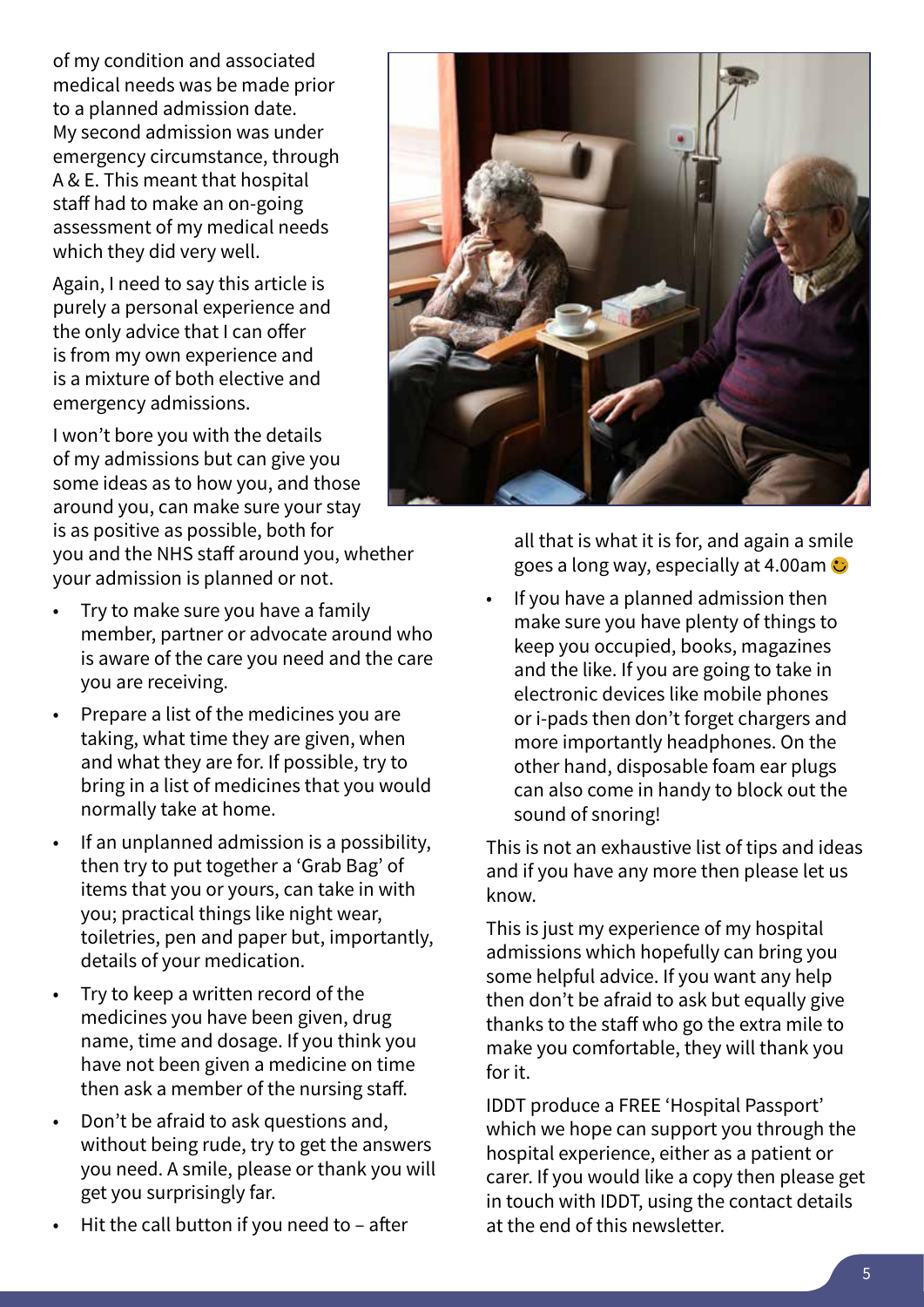## GRAPEFRUIT **AND DRUG** INTERACTIONS

**Grapefruit and grapefruit juice, in all its forms, the commonest being white, pink and ruby red, are a very popular fruit, particularly at breakfast. It has been known for some time that grapefruit and grapefruit juice can interact with certain drugs, several of which may be taken by people with diabetes.**

#### **HOW DOES GRAPEFRUIT INTERACT WITH SOME DRUGS?**

Let's get the science bit out of the way first, as the method of interaction is basically the same for each drug affected.

- Grapefruit juice decreases the activity of the body's own enzyme (CYP3A4 to be precise) that is responsible for breaking down many drugs and toxins.
- This is because grapefruit juice contains compounds (called furanocoumarins) that block the above enzymes from doing their job, so when grapefruit juice is consumed the body's ability to break down a drug is decreased.
- This means that blood levels of the drug may rise, resulting in a risk for new or worsening side-effects.

### **SO, WHAT DRUGS CAN INTERACT WITH GRAPEFRUIT?**

The list below is by no means exhaustive and we have tried to highlight those most commonly taken by people with diabetes. It is important to remember that not all drugs within a certain group will interact with grapefruit, so, it is likely that alternatives are available.

- Anti-cholesterol drugs atorvastatin, simvastatin
- Antibiotics erythromycin, clarithromycin
- Drugs for heart conditions felopidine, losartin, ranolazine

Again, we would stress that this list is not exhaustive and if you have concerns then speak to a medical practitioner.

#### **GRAPEFRUIT AND METFORMIN**

A few years ago, a couple of British newspapers (who shall remain nameless for the purpose of this article) printed reports on a US study that professed to prove that the consumption of grapefruit juice could reduce or even negate the need to take metformin. What they failed to report was that the study was carried out only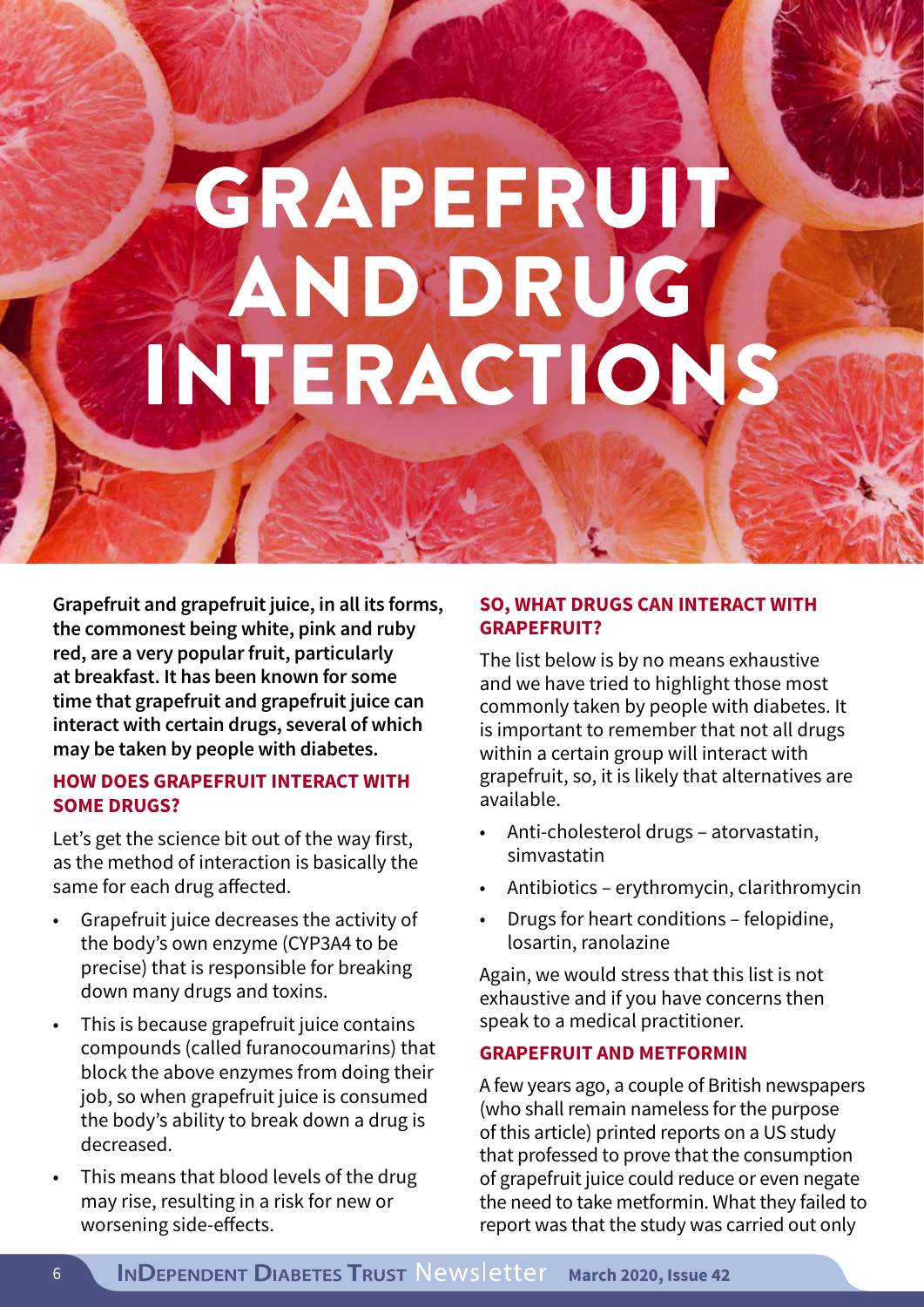in mice, with questionable methodology and, surprise, surprise, was funded by an American citrus fruit grower's association. The current professional advice is that metformin and grapefruit juice do not interact, so you should not stop taking metformin even if you drink grapefruit juice.

### **SO, CAN I TAKE MY MEDICATION AT A DIFFERENT TIME TO MY GRAPEFRUIT TO AVOID THE INTERACTION?**

In short, unfortunately, the answer is no. The effects of grapefruit on certain drugs can last for over 24 hours. So, even if you take a medicine that is only given once a day, grapefruit and grapefruit juice should still be avoided.

In some cases, it may be possible to drink smaller quantities of grapefruit juice but you should always follow the directions given on the Patient Information Leaflets (PILs) **but always talk to your medical practitioner first.**

#### **ARE THERE OTHER FRUITS/JUICES THAN CAN AFFECT MY MEDICATION?**

Other types of fruit juices may rarely interact with other medications. Most fruit juices, such as orange, apple and grape juice may occasionally cause an interaction with some drugs but not those usually used to treat Type 2 diabetes. These fruits and juices can be taken as part of a healthy, balanced diet.

### **SO, DO I NEED TO WORRY?**

This article may seem to have presented grapefruit as the bad boy in the fruit bowl but as far as your diabetes medication is concerned the answer is it's not. However, if you are taking long-term medications, such as statins or medication for cardiovascular conditions then you may want to discuss this with your doctor, especially if you are considering a change in diet. In the meantime, it is worth remembering that grapefruit is a healthy source of vitamins and minerals as part of a healthy, balanced diet, so enjoy it!



### **What Would You Like IDDT To Do?**



**Many of you will know, whether you are a long-standing member, or are comparatively new to IDDT, that one of our founding principles is that we are here to support you, our members. With that in mind, we would like to ask you, what we can do for you – you support us and we always want to return the favour.**

You will know that we have limits as to what we can do, so stuff like fundraising by climbing Everest is not really an option (unless you are going to volunteer to carry the oxygen and inhalers) but what we can do is ask you to let us know what is important to you. Then we can try to support you and those around you as best we can. This could be by phone, email or newsletter articles.

Your thoughts and contributions are important to us and we value them greatly, so please get in touch, using the contact details at the end of this newsletter and let us know what we can do to support you and the diabetes community.

We look forward to hearing from you.

Kind regards,

**Jenny and the IDDT team.**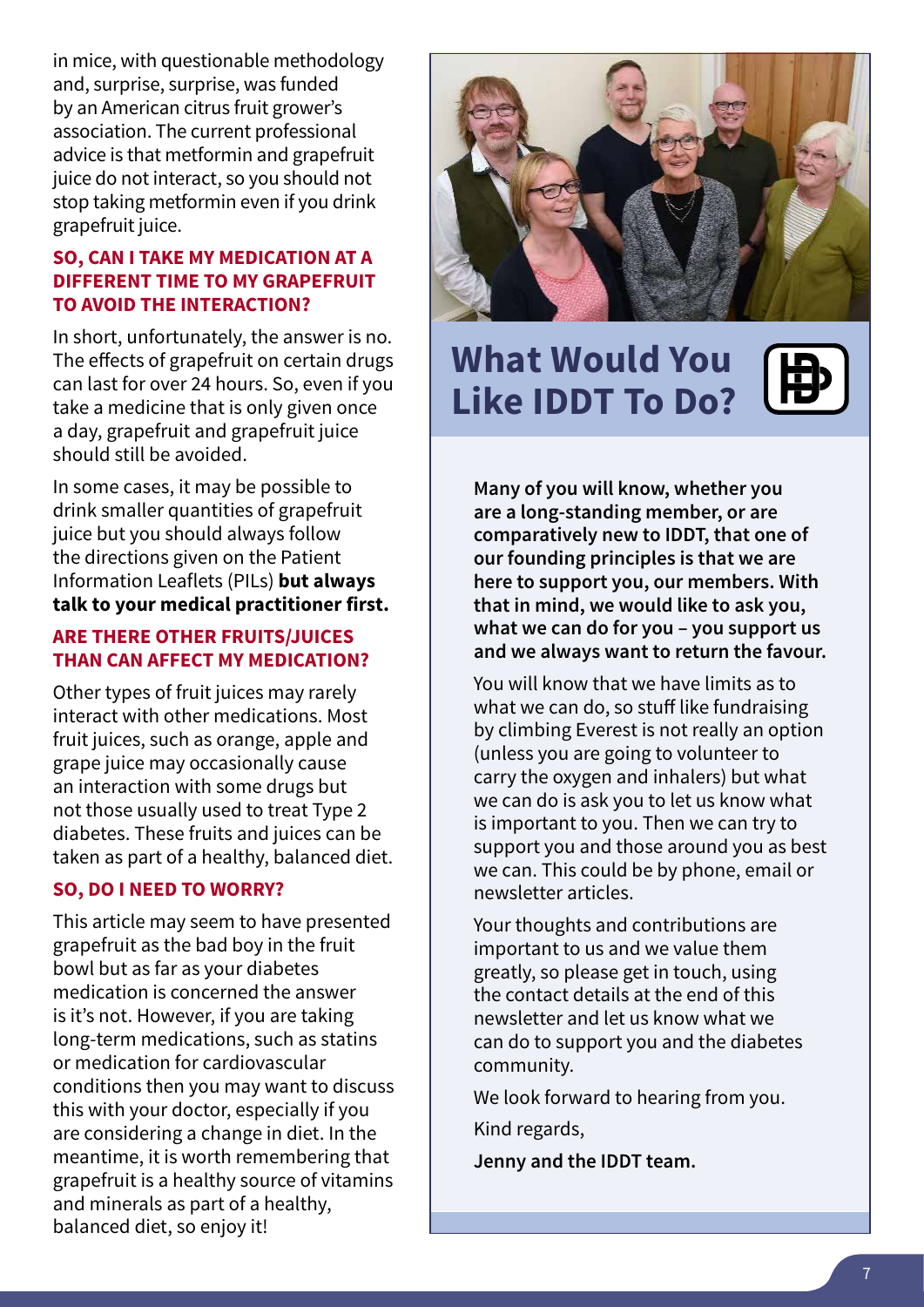## Diabetes Nurses' Titles

**We have reported that when the last survey was carried out in 2010 amongst nurses specialising in diabetes, there were an amazing 238 different job titles. However, a recent audit of Diabetes Specialist Nurses (DSNs) in England has been carried out by TREND-UK, an organisation that represents all diabetes nursing groups. This has shown that there are 1,872 nurses in diabetes care and 117 different job titles.**

TREND have called for just two nursing titles as a result of the audit to avoid the confusion that presently exists amongst patients and NHS employers. The proposal for the two titles is:

- Diabetes Specialist Nurse at Band 6. All new DSNs should meet basic competencies measured as part of an appraisal and be prepared to undertake diploma-level modules.
- Senior Diabetes Specialist Nurse at Band 7. Band 7 DSNs should have Non-Medical Prescribing qualification as pre-requisite/

on course and be willing to undertake a Master's degree.

TREND say that this is to ensure that people with diabetes are receiving excellent diabetes care and support from a highly trained and knowledgeable nurse.

Latest figures suggest there are more than 3,222,500 people with diabetes in England, which show that there are 0.58 nurses for every 1,000 people with diabetes. Preliminary analysis also shows wide variations in provision of DSNs in major cities and other areas. These are facts that need further investigation and action.

Finally, the nurses' pay bands were analysed and showed:

- There were 41.47% Band 6 nurses.
- There were 48.57% Band 7 nurses.
- 48.6% of the nurses worked in hospitals, 36% in the community and 15.4% worked in both settings.

### IDDT'S ANNUAL EVENT!

This year we will be holding our annual event again. The date for your diary is Saturday, October 17th 2020 and it will be at the Kettering Park Hotel and Spa, so please do make a note of it now.

The programme for the day will be sent out with the June and September Newsletters, and we hope as many people as possible will be able to attend.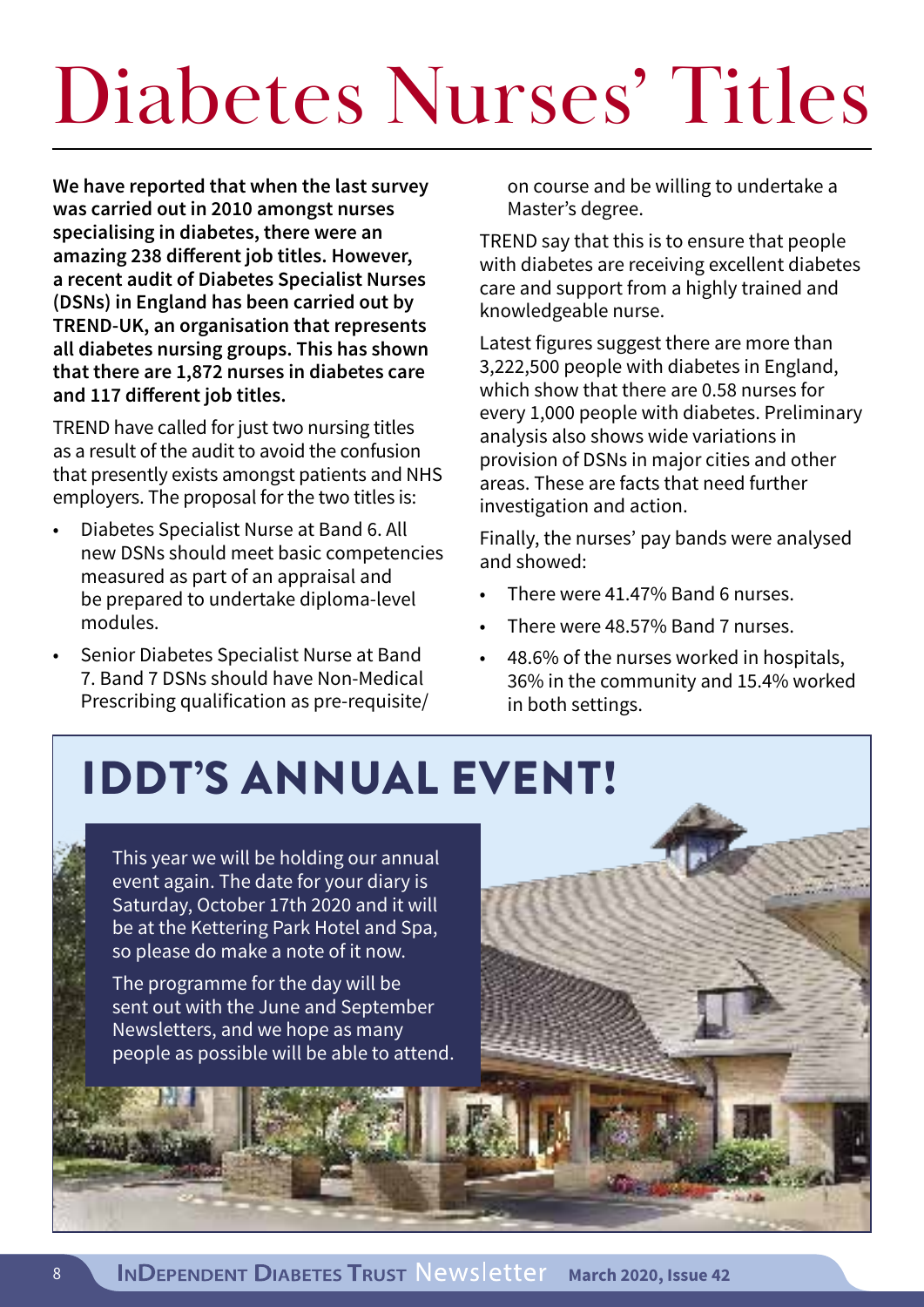# Sulfonylureas

**Sulfonylureas are a well-established group of drugs, widely used to treat Type 2 diabetes and many of you will be familiar with them. Sulfonylureas were originally discovered in 1942 by a chemist, Marcel Janbon and his team, and have subsequently been developed to produce the range of drugs available today. The table below lists the medications licensed for prescription in the UK. All are presented in tablet form.**

| <b>Generic Name</b> | <b>Brand Name</b>   | Dose & Admin. Frequency             |
|---------------------|---------------------|-------------------------------------|
| Glibenclamide       | Glibenclamide       | 2.5-15mg Once Daily                 |
| Gliclazide          | Diamicron           | 40-320mg Twice Daily                |
| Gliclazide MR       | <b>Diamicron MR</b> | 30-120mg Once Daily                 |
| Glimipiride         | Amaryl              | 1-6mg Once Daily                    |
| Glipizide           | Minodiab            | 5-20mg Once - Twice Daily           |
| Tolbutamide         | Tolbutamide         | 500-2000mg Once - Three Times Daily |

*(Please note: All of the above are to be taken before, with or after food. The dosages listed are minimum to maximum dosages and your prescribing health professional should discuss with you what is the appropriate amount for you to take and when to take it.)*

Sulfonylureas are most commonly used as an addon, second-line treatment for Type 2 diabetes. They are most commonly prescribed when treatment with Metformin is failing. Metformin allows the body to use the insulin it still produces more effectively. However, over time the amount of insulin your body produces can lessen so the Metformin becomes less effective, Sulfonylureas act to stimulate the insulin producing cells in the pancreas (beta cells) to produce more of the body's own insulin, which means that carbohydrates eaten can be used more effectively.

Taking sulfonylureas as a second-line treatment, alongside Metformin, is generally considered safe but, as with any drug, it

does have its side-effects. Because they increase insulin production, the most common side effect is low blood sugar levels (hypoglycaemia), which can cause a range of symptoms, initially including:

- Sweating
- **Trembling**
- Pallor
- **Weakness**
- **Hunger**

And if left untreated, by something like a sugary drink, can lead to:

- **Confusion**
- Irritability
- Behavioural changes such as aggression, excitement or violence
- Sensory changes such as blurred vision

If you are concerned then you may want to consider testing your blood sugar levels, recording the results and discussing these with your nurse or doctor. If you want more details about blood glucose monitoring and/or safe levels then contact us using the details at the end of this newsletter.

Other, less immediate, side effects can include:

- Nausea/vomiting
- Constipation/diarrhoea
- Allergic skin reactions
- Sensitivity to light
- Liver function problems, including jaundice

This list is not exhaustive and, as ever, if you have any concerns then contact your prescribing health professional.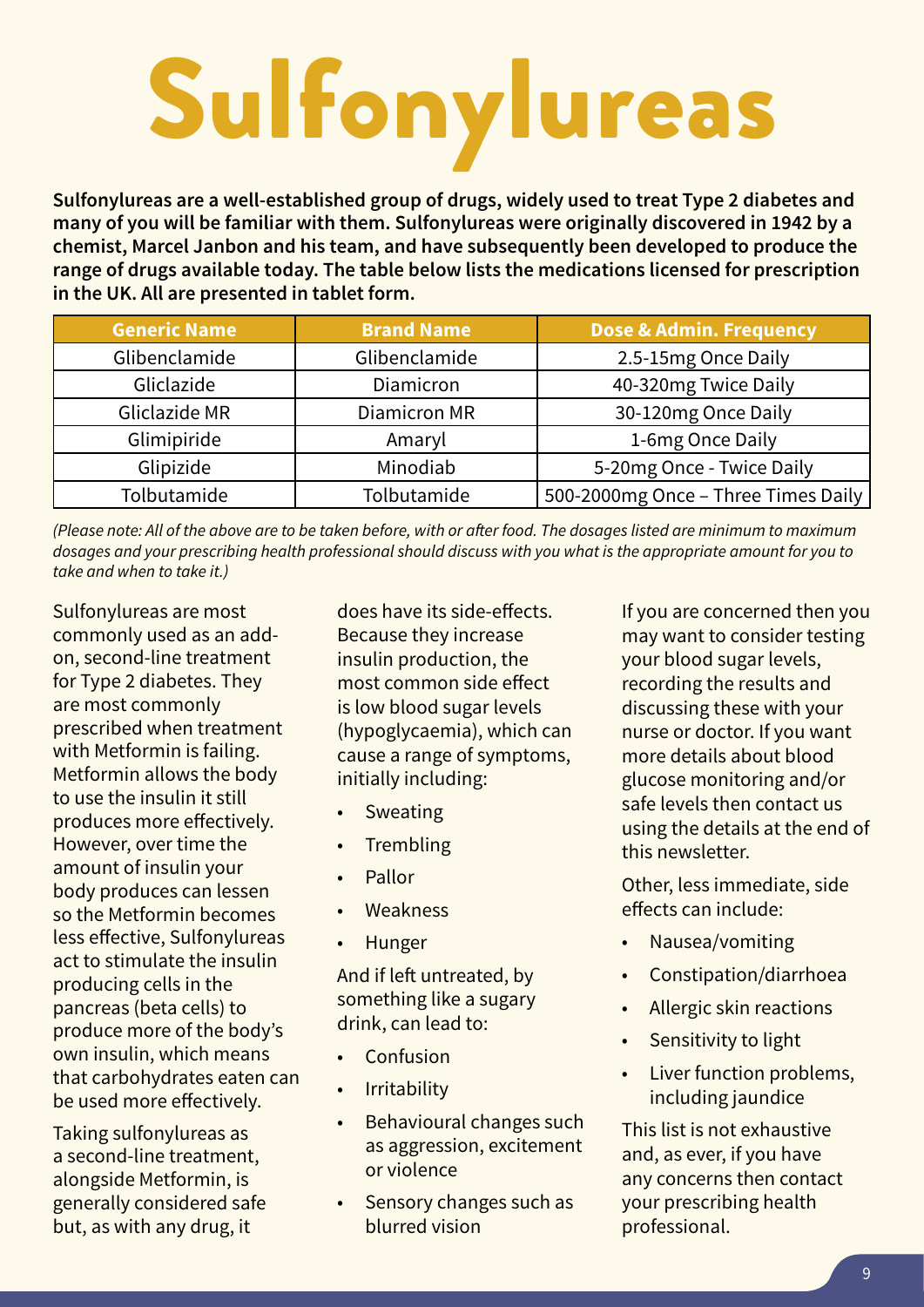### Ramadan 2020 and fasting



**Ramadan is based on the ninth month of the lunar calendar, so this year that the fast of Ramadan 2020 will start on April 23rd and will continue for 30 days until May 23rd. During this month it is expected that Muslims who participate will abstain from food, water, beverages, smoking, oral drugs and sexual intercourse from sunrise to sunset.** 

Fasting has special consequences for people with diabetes, especially those taking insulin and the risk of complications increases with longer periods of fasting.

People with diabetes may be exempted from fasting but the majority of people with diabetes do fast so run increased risks of adverse health effects, such as hypoglycaemia, hyperglycaemia, diabetic ketoacidosis and dehydration. Most of these are as a result of a reduction of food and fluid intake and the timing of meals.

People have to rely on expert advice from doctors and their personal experiences as there are no evidence-based guidelines for fasting. However, a study carried out in Pakistan in people with Type 1 and Type 2 diabetes has shown that with active glucose monitoring, alteration of drug dosage and timing, dietary counselling and patient education, the majority of patients did not have any serious acute complications during Ramadan.

In addition, the researchers have quoted an observational study which showed people with Type 2 who did not have education about fasting were 4 times more likely to have hypos. Therefore, they recommend that those who do not normally carry out self-monitoring of blood glucose should be provided with meters (Diab. Med. February 2016).

### **RECOMMENDATIONS**

The findings of this and other studies suggest that people with Type 1 and Type 2 diabetes should have an assessment with their diabetes team 1 to 2 months before Ramadan about drug/insulin adjustments, exercise and awareness of the risks of hypo- and hyperglycaemia. If they are ill during the fasting, then they should seek advice from their diabetes team.

## BREXIT

#### **MEDICINES**

Now that the BREXIT situation is clearer, well a little, the three main insulin manufacturers – Lilly, Novo Nordisk and Sanofi have confirmed that the previous arrangements are still in place. This means that they are keeping at least 16 weeks of additional stock. People should continue to get prescriptions and use their medicines in the normal way. As animal insulin is manufactured in the UK, supplies will continue as normal.

#### **DEVICES**

The government have said that the key medical technology companies have confirmed that they are in regular discussions with all the major companies who provide continuous glucose monitors (CGM), FreeStyle Libre, insulin pumps and blood glucose monitors and strips. The majority of tech companies have confirmed to the DHSC that they have alternative transport routes in place if disruption occurs and have built up buffer stocks.

During the 12month implementation period, the UK will continue to stay aligned to EU law, and existing regulatory and customs procedures will remain in place. The government expect that supplies, including medicines and medical goods, will continue as usual.

### **TRAVEL**

If you are a UK national travelling to the EEA or Switzerland, you can continue to access healthcare as you do now until at least the end of the implementation period at the end of December 2020.

If you have an EHIC, this will be valid until the end of the implementation period.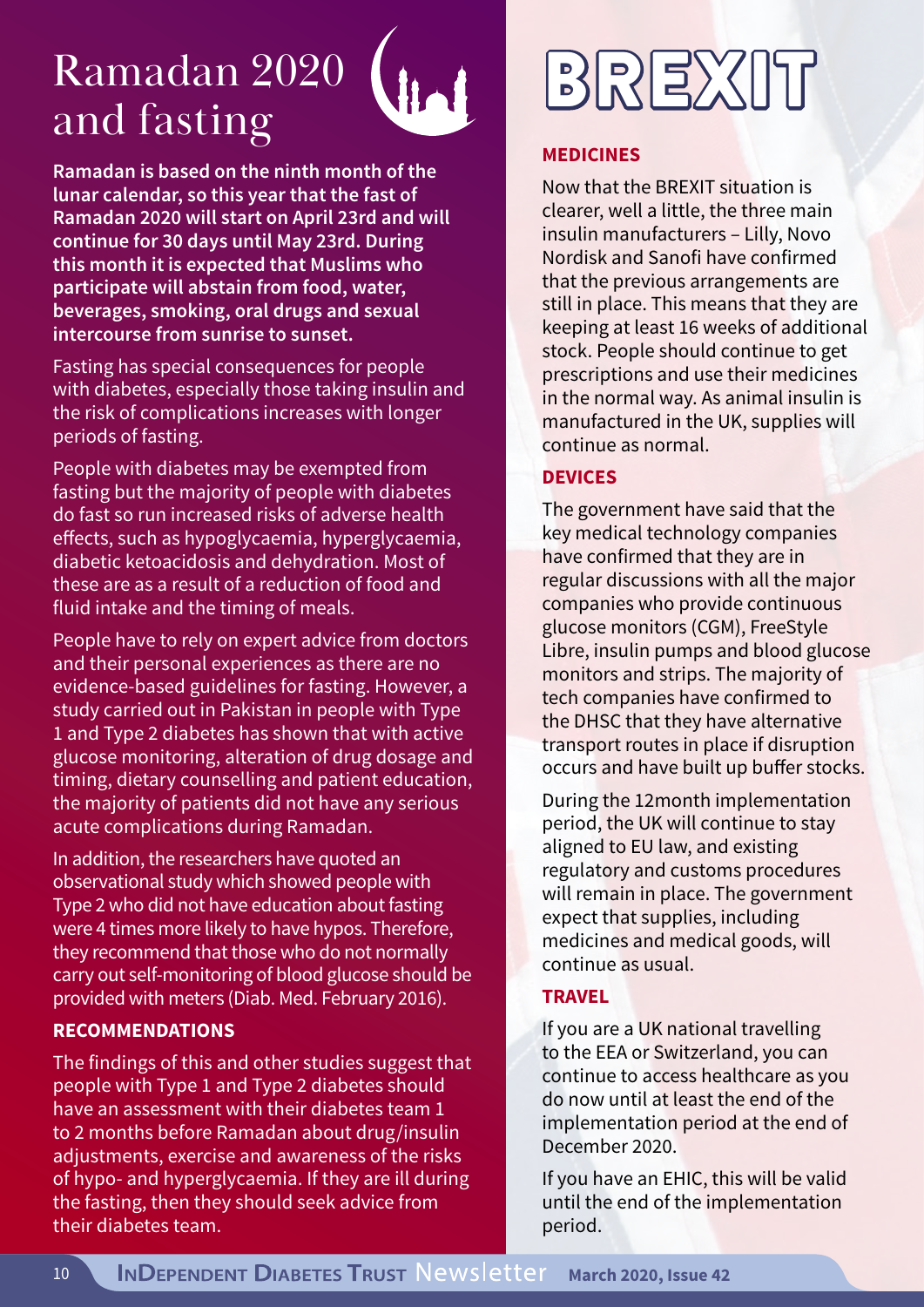## Bits & Pieces

### SGLT2 Inhibitors, Kidney Function (and Gout)

A newly published study has found that Sodium-glucose co-transport 2 inhibitors (SDLT 2s or Gliflozins) reduce the risk of kidney complications in people with Type 2 diabetes.

Having high blood glucose levels over a number of years is a well-established risk factor for the development of diabetic nephropathy (diabetic kidney disease) which can progress to impaired kidney function and, ultimately, kidney failure.

The study compared patients given an SDLT2 inhibitor to those given a placebo. The results showed that the group given an SGLT2 inhibitor had:

- A 25% reduction in acute kidney injury.
- A 35% reduction in end-stage kidney disease.
- A 33% reduction in dialysis, transplantation or death due to kidney disease.



The researchers concluded that "These data provide substantial evidence supporting the use of SGLT2 inhibitors to prevent major kidney outcomes in people with Type 2".

Another study carried out in the USA showed that patients prescribed SGLT2 inhibitors, as opposed to those prescribed Glucagon-like peptide-1 receptor agonists (GLP -1 agonists), had significantly fewer gout events.

### Tears and Neuropathy

A team of researchers in Australia have said that using samples of tears could help detect early peripheral nerve damage.

The research was carried out in people with both Type 1 and 2 diabetes. The study found that people with Type 1 had lower levels of proteins, called neuropeptides, associated with peripheral neuropathy. Similar results were not found in those with Type 2 but it will be interesting to see if further research can find a similar effect.